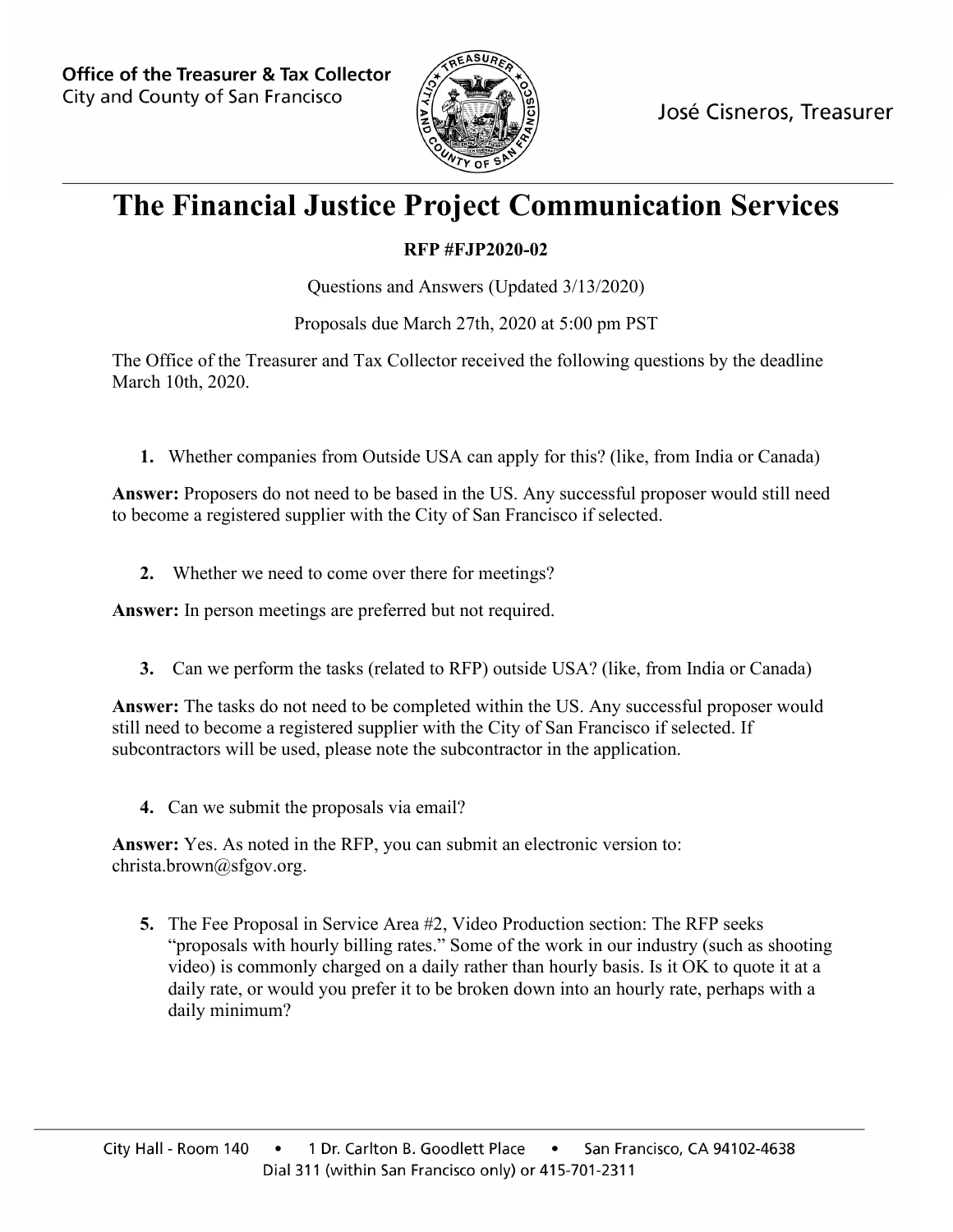

## José Cisneros, Treasurer

**Answer:** Applicants should submit an hourly rate and an estimated per project rate for reference. If there is a daily minimum cost, please note that in your proposal. As noted in the RFP, please describe the proposed cost for the task and/or deliverable and the total cost, itemizing the hours proposed for each staff member, the hourly rate, collateral printing and other costs.

**6.** The RFP asks for "the proposed cost for the task and/or deliverable and the total cost…" Since the task (in this case a video) has not yet been defined in detail, can this be expressed as a price range? Or a cost for a "typical" production with defined parameters?

**Answer:** Yes- the submission can include a price range or the cost of a typical production with defined parameters. While parameters will be defined for each individual video, videos will generally be less than 3-5 minutes in length, and may feature animation, people directly impacted by fine and fee reforms, and/or policymakers. Video content may include a video describing The Financial Justice Project, and videos describing specific fine and fee pain points and proposed reforms.

**7.** Can a firm bid on a service area if they plan to subcontract the technical aspect of the work? For example, our firm has conceived and produced many high-profile, highconcept videos in partnership with video editors and production houses, so we would like to know if we can bid in that service area.

**Answer:** A firm may still submit an application if they plan to subcontract the technical aspect of the work. If subcontractors will be used, please note the subcontractor in the application

**8.** How do you anticipate the awardee of the first service area (campaign management) will coordinate with other service area awardees? We ask this question because you lay out the way the campaign management firm establishes audiences, messaging, etc. and we believe other awardees on the project (service areas two, three and four) should be creating content consistent with the direction set by the campaign management awardee.

**Answer:** The Financial Justice Project staff will oversee coordination between service area awardees. Content created by firms selected for area two, three and four may relate to specific targeted campaigns in content area one, and other content created in these areas may be entirely unrelated.

**9.** Finally, the RFP sets a cap of \$200 per hour but it's not specified how the fee is calculated. Can the fee be designated to time spent by a firm's team members as a whole (that is, a combined hourly rate), or must it be calculated by each individual team member's time?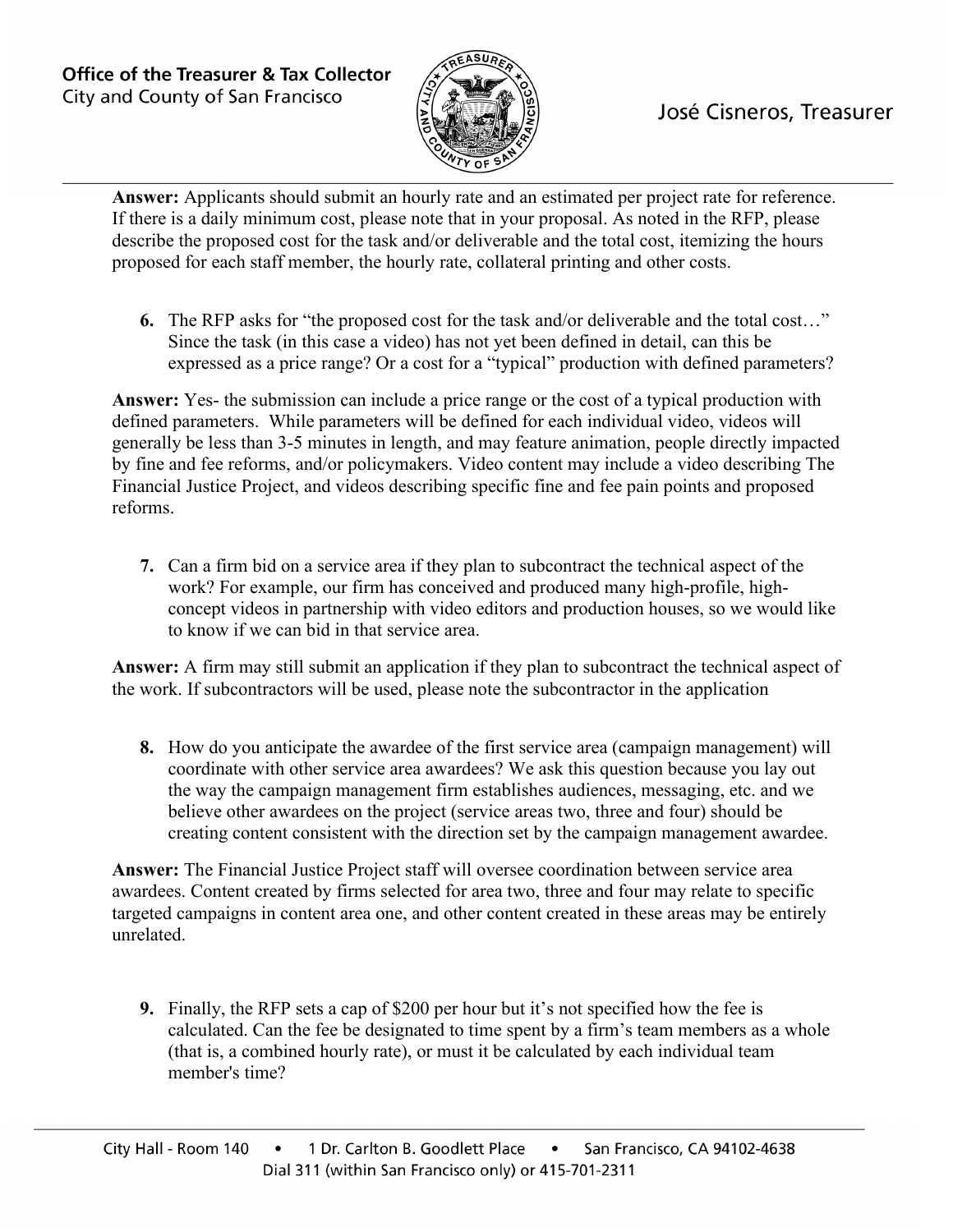

**Answer:** The cap may be calculated using the firm's rate as a whole.

**10.** Can we submit the fee proposal as a per project rate, versus an hourly rate? (E.g. For Service Area #2, submitting a fee per video. For Service Area #3, submitting a fee per report.)

For videos and larger design projects (such as Service Area #2 and #3), fees are generally not based on time. An hourly fee rewards the act of taking a longer time to complete a task and does not account for work experience or knowledge. For example, in an hourly rate structure, a senior designer is more experienced and likely more time efficient than a less experienced intern, but the intern is paid more than the senior designer because they take more hours to complete the same task. In contrast, a flat fee per project takes into account the experience of the designer and rewards a quality end product. For example, in a flat fee structure, a senior designer is able to incorporate the value and skillset they bring to the project into the fee, which may be in the form of time efficiency, previous experience with the subject matter, etc.

**Answer:** Applicants should submit an hourly rate and an estimated per project rate for reference. As noted in the RFP, please describe the proposed cost for the task and/or deliverable and the total cost, itemizing the hours proposed for each staff member, the hourly rate, collateral printing and other costs.

**11.** Is the \$100,000 budget for each area per year or \$100,000 spread over two years?

**Answer:** \$100,000 over two years.

**12.** Are there any concrete scopes/deliverables for each service area projects? Or do you have a sense of the scope? For instance, is there a set number of videos, a set number of reports, an idea of the number of communications campaigns, etc.?

**Answer:** The Financial Justice Project's work evolves over the course of the year, based on community need and legislative success. There is not a planned, set number of videos, reports, or communication campaigns. The Financial Justice Project hopes to engage a firm through this process that can help with projects as the need arises. For reference, last year the Financial Justice Project released five reports, created 5-10 flyers, brochures, and other materials, and conducted 2-3 small scale communications campaigns. The Financial Justice plans to increase communications capacity as a result of this RFP, creating more visual representations that tell the story of our work.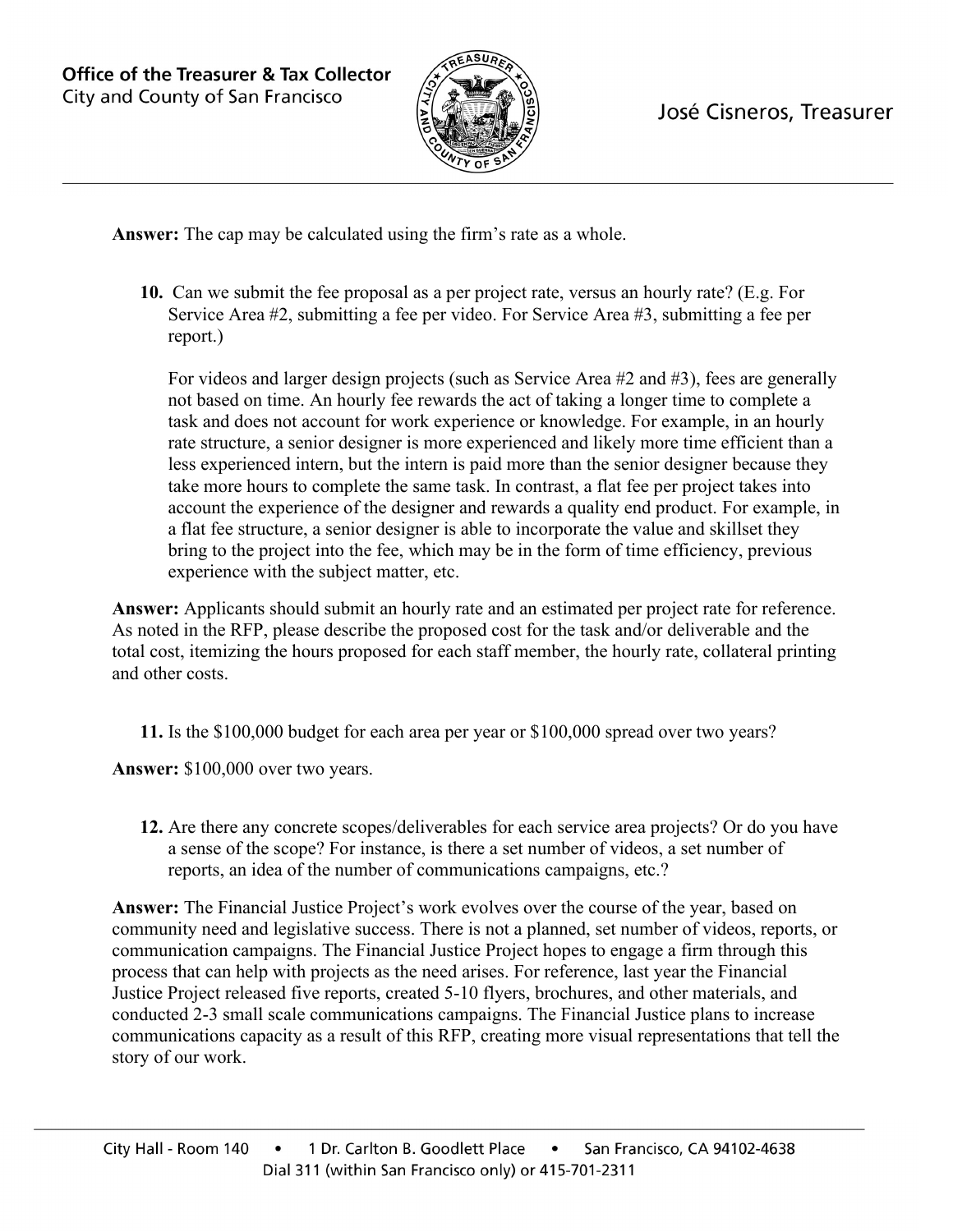

## José Cisneros, Treasurer

**13.** Do you have an idea what the communications campaign subject areas and audiences might be, at least in the first year? Skew more toward end-users or policymakers?

**Answer:** Communications campaign subject areas will likely include:

• Targeted communications to increase awareness and uptake of specific reforms among low-income residents of San Francisco.

• Targeted communications aimed at policymakers in San Francisco or Sacramento on a specific reform topic.

The Financial Justice Project hopes to engage a firm through this process that could provide capacity and expertise in both these areas and can help with communications campaigns as the need arises. For a sample of the types of policy areas the Financial Justice Project has worked on in the past, please visit:<https://sftreasurer.org/FJPaccomplishments>

**14.** Will the different service areas be supporting the same projects?

**Answer:** Some projects may require work across multiple service areas, and some projects will require work in only one service area. For example, a communications campaign may utilize infographics or videos created across different areas, whereas some projects, like report design, may utilize only one service area to meet the goal. The Financial Justice Project staff will oversee coordination between service area awardees.

**15.** Are ads/video cost included in the budget?

**Answer:** Please describe the proposed cost for the task and/or deliverable and the total cost, itemizing the hours proposed for each staff member, the hourly rate, collateral printing and other costs. If there are expected additional costs associated with the project, such as ads/video cost, please note that in your proposal.

**16.** What is your policy agenda for the coming year that is likely to inform the communications campaign that you want?

**Answer:** Our policy agenda evolves based on community feedback and legislative success. Communications campaign subject areas will likely include:

• Targeted communications to increase awareness and uptake of specific reforms among low-income residents of San Francisco.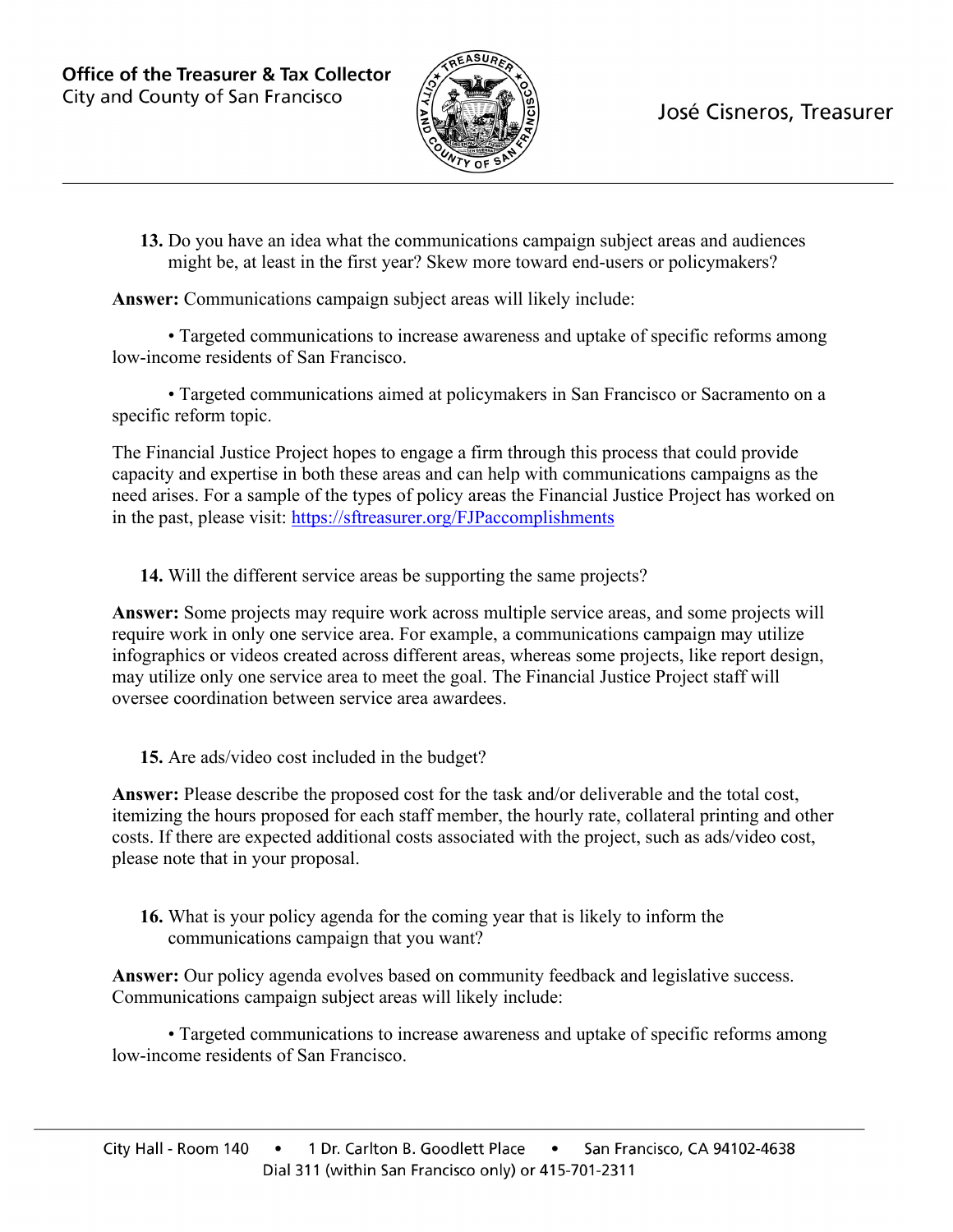

• Targeted communications aimed at policymakers in San Francisco or Sacramento on a specific reform topic.

The Financial Justice Project hopes to engage a firm through this process that could provide capacity and expertise in both these areas and can help with communications campaigns as the need arises. For a sample of the types of policy areas the Financial Justice Project has worked on in the past, please visit:<https://sftreasurer.org/FJPaccomplishments>

**17.** Do you have a firm you like to work with on translations?

**Answer:** The City and County currently contracts with LanguageLine. We are open to having the contractor use the translation firm of their choice, or to handle translations through LanguageLine.

**18.** For the hourly billing rates, should a unique hourly billing rate be provided for each service area, or would a billing rate include all service areas for which one applies?

**Answer:** The applicant should include a rate for each service area for which they are applying. The hourly rate may be the same or different across service areas.

**19.** When providing the fee proposal, is it necessary to provide an estimate of advertising or paid media costs?

**Answer:** As noted in the RFP, please describe the proposed cost for the task and/or deliverable and the total cost, itemizing the hours proposed for each staff member, the hourly rate, collateral printing and other costs. If there are expected additional costs associated with the project, such as ads/video cost, please note that in your proposal.

**20.** Can you please indicate whether there is an incumbent currently performing the work of any of the service areas?

**Answer:** We currently work with a designer to format and design existing Financial Justice Project reports.

**21.** Questions re: Service Area #3: Infographic and Report Design-How many reports are estimated to be produced during this contract?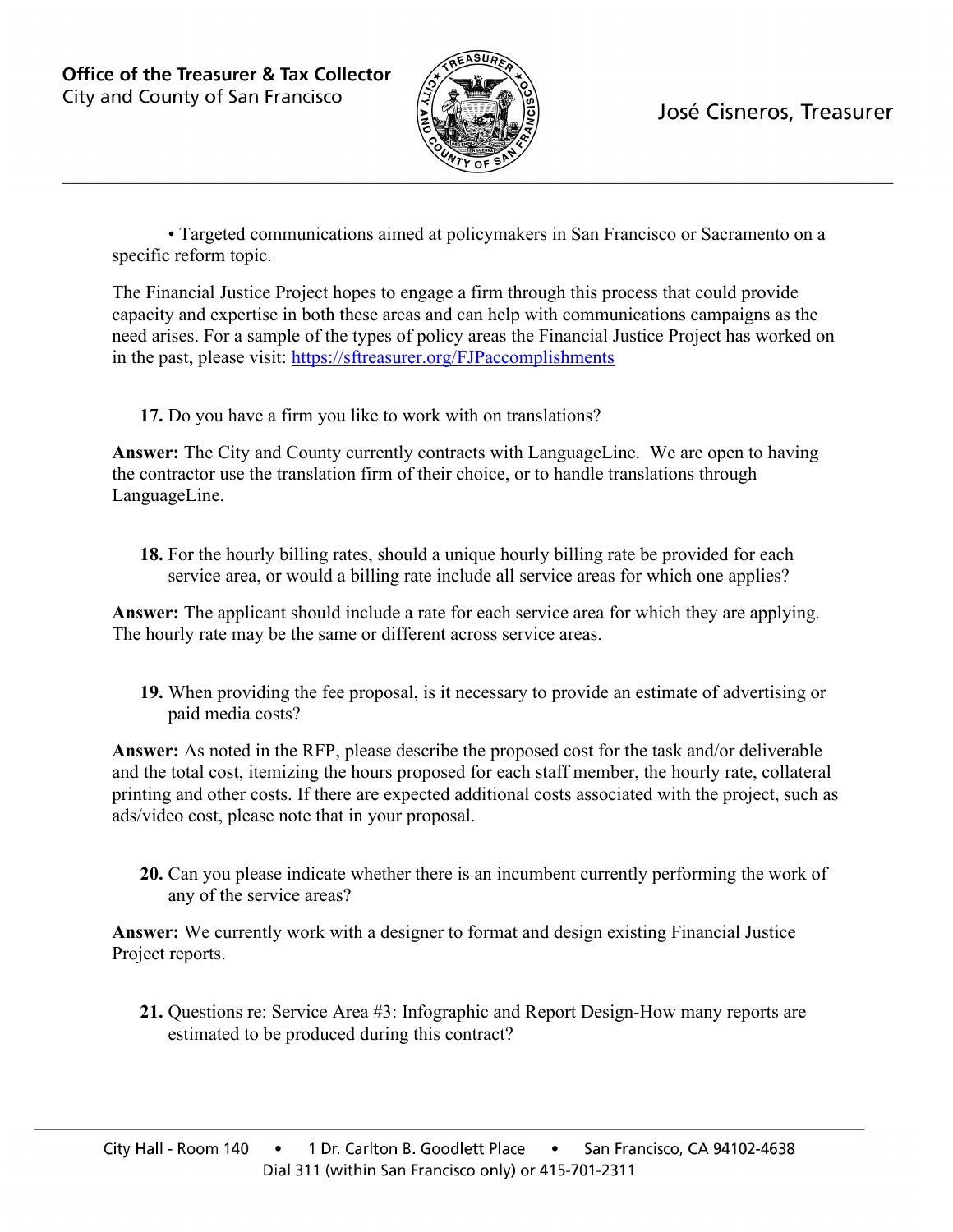

**Answer:** The number of reports fluctuates based on the evolving work of the Financial Justice Project. For reference, in the last year, The Financial Justice Project authored five reports. The Financial Justice Project hopes to engage a firm through this process that can help with report design as the need arises. Examples can be found at: [https://sftreasurer.org/financial-justice](https://sftreasurer.org/financial-justice-project/our-reports-and-publications)[project/our-reports-and-publications](https://sftreasurer.org/financial-justice-project/our-reports-and-publications)

**22.** Are there any branding guidelines used to create these reports? If so, can they be shared with applicants?

**Answer:** There are no current brand guidelines. However, any reports or materials created would be expected to utilize the Financial Justice Project colors and existing logo. Examples of existing reports can be found at: [https://sftreasurer.org/financial-justice-project/our-reports-and](https://sftreasurer.org/financial-justice-project/our-reports-and-publications)[publications](https://sftreasurer.org/financial-justice-project/our-reports-and-publications)

**23.** Will selected applicants get to choose which software to design reports in?

**Answer:** Selected applicants may choose which software to design reports in. Final products will need to be in a format compatible with The Financial Justice Project's website and social media needs.

**24.** The term "infographics" is broad and could mean a variety of things. Would page three of the "Do the Math: Money Bail Doesn't Add Up for San Francisco" be representative of the kinds of graphics you expect to need? Do you have any sample infographics from other organizations that are representative of the kinds of work expected in this scope?

**Answer:** The Financial Justice Project is open to a variety of new ways to visually communicate the content and impact of our work. The ["Do the Math: Money Bail Doesn't Add Up for San](https://sftreasurer.org/sites/default/files/2019-09/2017.6.27%20Bail%20Report%20FINAL_2.pdf)  [Francisco.](https://sftreasurer.org/sites/default/files/2019-09/2017.6.27%20Bail%20Report%20FINAL_2.pdf)" infographics is a good illustration of what we have created in-house in the past. The Financial Justice Project hopes to engage a firm through this process that can help brainstorm new and more visually compelling ways to communicate our work.

**25.** Does the budget include any purchase of stock illustration or iconography?

**Answer:** The Financial Justice Project is open to including the purchase of stock illustration or iconography. As noted in the RFP, please describe the proposed cost for the task and/or deliverable and the total cost, itemizing the hours proposed for each staff member, the hourly rate, collateral printing and other costs. If there are any expected purchases of stock illustration or iconography, please note that in the budget submission.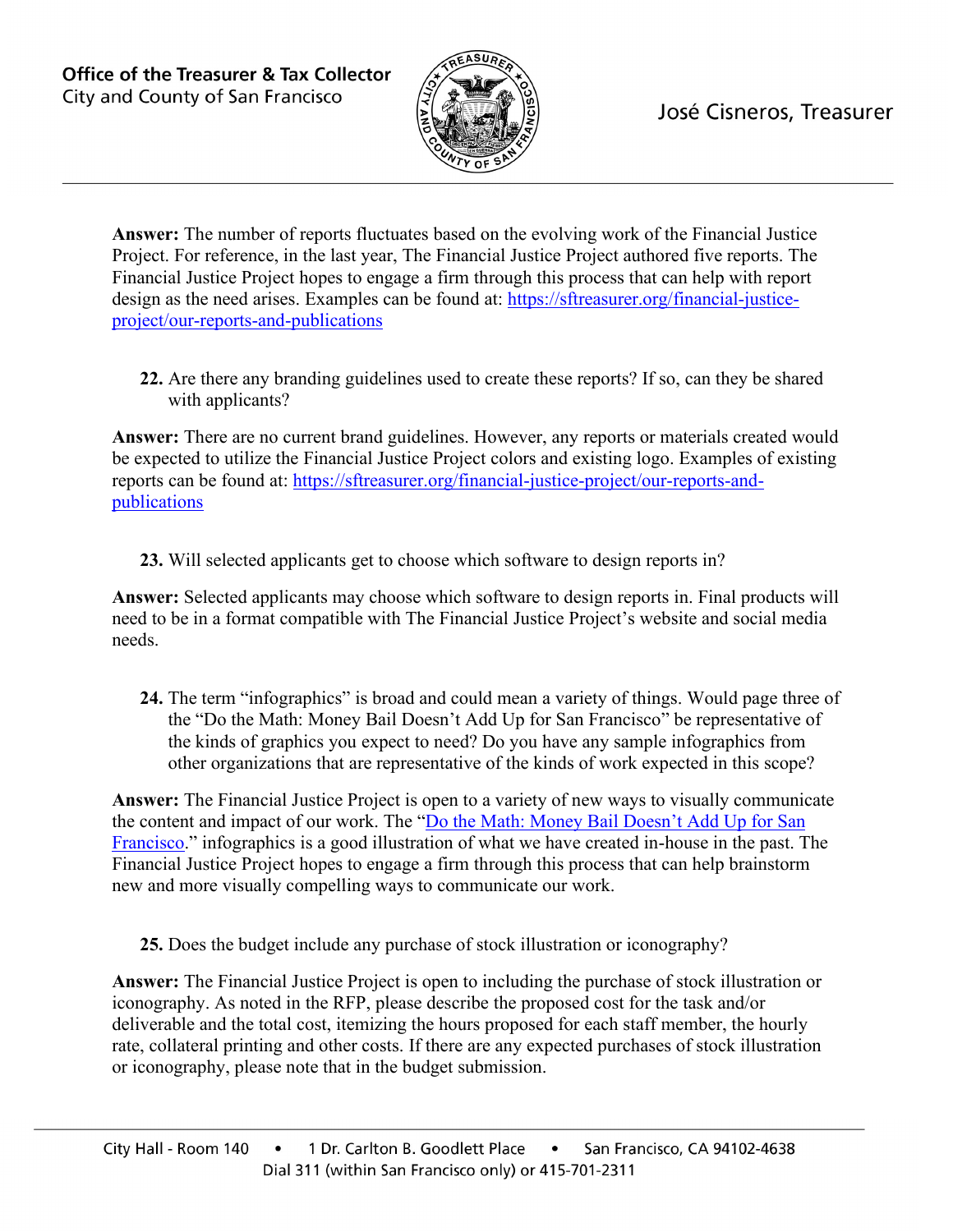

**26.**Would you describe the infographics as high- mid- or low- complexity?

**Answer:** The complexity of the infographics will likely depend on the subject and content area, but will likely fall into the mid-to-low complexity level. An example can be found on page 3 of ["Do the Math: Money Bail Doesn't Add Up for San Francisco.](https://sftreasurer.org/sites/default/files/2019-09/2017.6.27%20Bail%20Report%20FINAL_2.pdf)." The Financial Justice Project would provide more direction based on the content and use for prospective infographics.

**27.** Questions re: Service Area #2 Video Creation, Production, and Animation-Does SFFJ have access to HD B-roll footage featuring subject matter relevant to this initiative that could be used for video production?

**Answer:** No. The selected applicant would be responsible for creating all footage for video production.

**28.** Would the vendor handle shooting, sound engineering, and production services in totality, or would the expectation be that we would partner with SFFJ video services teams?

**Answer:** The selected applicant would handle shooting, sound engineering, and production services in totality.

**29.** Would video and motion design work include 3D animation and/or character animation?

**Answer:** Yes, the video work may include 3D animation and/or character animation.

**30.** Will video work require the use of voice over and captioning?

**Answer:** It is possible the video work may include the use of voice over and captioning.

**31.** Will the video be in English only, or require any other languages for any voice over or captioning?

**Answer:** Other languages are not required. If the firm has the capacity to include other languages for voice over or captioning, please indicate that in your proposal.

**32.**What channels will be used to share the video (i.e., social media, website, in-person events, paid media, etc.)